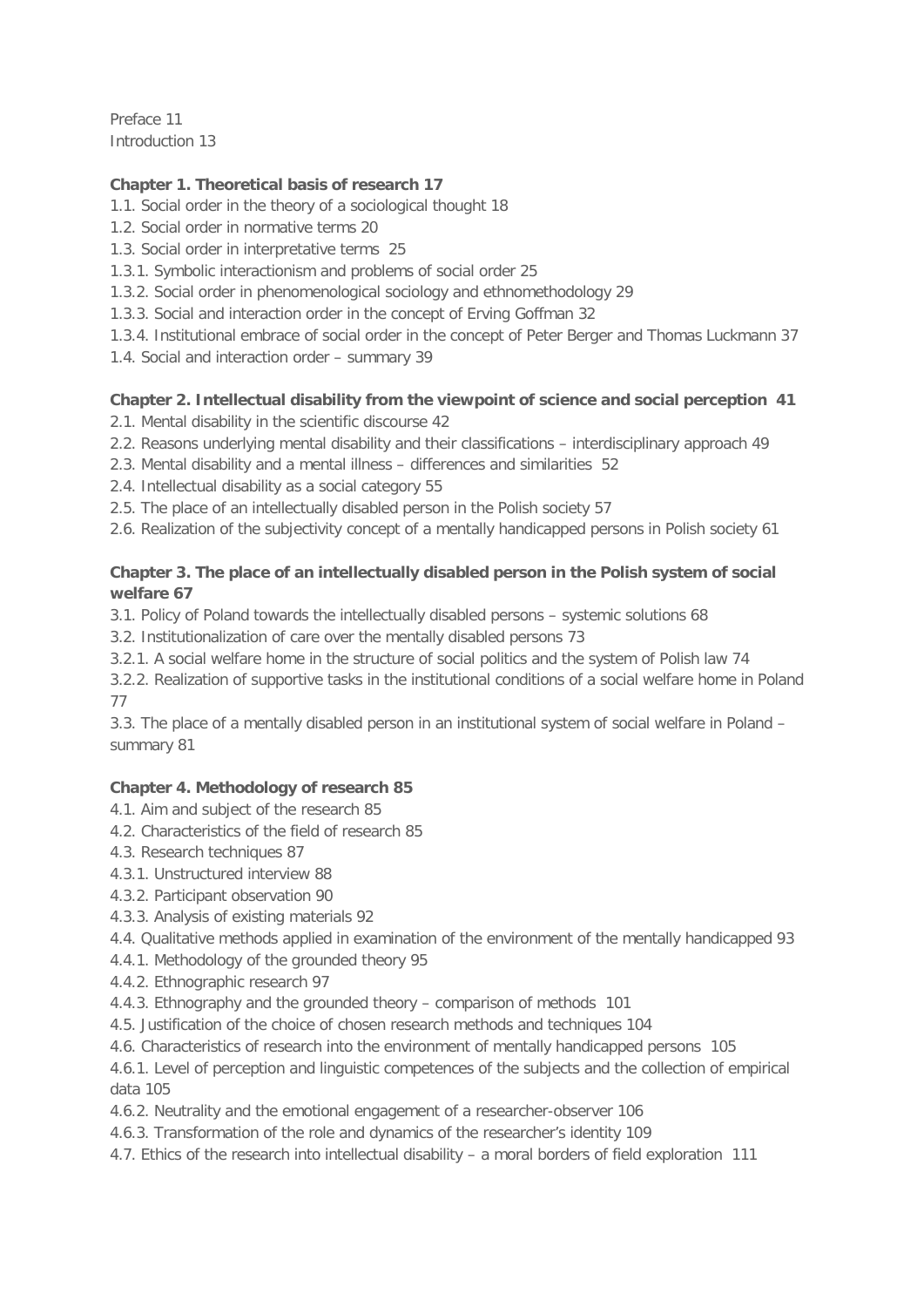## **Chapter 5. Communication, understanding, agreement – the process of building an interaction order in the social space of the social welfare home 115**

5.1. Analysis of communication functions 115

- 5.1.1. Sense and meaning of communication in a welfare institution 116
- 5.1.2. Types and manners of communication between charges and guardians 118
- 5.1.3. Principles of communication between the personnel and residents 127

5.1.4. Levels of understanding – problems of intentionality and the significance of a communication 130

- 5.1.5. Meaning of the act of communicating and coming to an understanding summary 132
- 5.2. Constructing an "institutional" reality of a social welfare home 134
- 5.2.1. Reconstruction of a resident's biography 134
- 5.2.2. Reinterpretations of meanings performed on the linguistic and notion level 140
- 5.2.3. Process of typification and categorization 146
- 5.2.4. Environmental norms and metanorms 151
- 5.2.5. Institutional rites and customs 154
- 5.2.6. The system of values that functions in a social welfare home 157
- 5.3. The negotiating dimension of interpersonal relationships 161
- 5.3.1. Partner relationships and the requirements of professionalization of personnel's work 161
- 5.3.2. Perception of the needs of charges and their realization by the staff 164
- 5.3.3. Adaptation of quasi-family roles versus the task perspective 170
- 5.4. Communication, understanding, agreement summary 176

## **Chapter 6. Elements that (dis)organize the social order in a social welfare home 179**

- 6.1. Context of uncertainty in interpersonal relationships between the personnel and charges 179
- 6.2. Actions and behaviours of residents which destabilize the institutional order 184
- 6.2.1. Conflict situations and conflicts 184
- 6.2.2. Aggression and auto-aggression of charges 188
- 6.3. How residents' inactions and demands can lead to the destabilization of institutional order 193
- 6.3.1. Passivity and withdrawal of residents 193
- 6.3.2. Demanding attitude on the part of the residents 198
- 6.4. The emotional context of personnel's work 202
- 6.4.1. Desensitizing routinization of a worker 203
- 6.4.2. Emotional hypersensitivity of a worker 205
- 6.5. Consequences of emotions in a workplace 207
- 6.5.1. Mistakes made by personnel as an effect of their emotional engagement 208
- 6.5.2. Interpersonal consequences of mistakes 209
- 6.5.3. Emotions in the workplace stress and destruction of professional identity 213

#### **Chapter 7. Control and subordination versus autonomy and independence 219**

- 7.1. Order of interactions between autonomy and control 219
- 7.2. Components of control and autonomy in a social welfare home 232
- 7.2.1. Time and space 233
- 7.2.2. Body and corporeality 238
- 7.2.3. Manipulating and managing expressions 243
- 7.2.4. The role of authority and close relations 248
- 7.2.5. Self-reliance, independence and forms of activity of the residents 252
- 7.3. Control versus autonomy summary 255

# **Chapter 8. A social welfare home and its surrounding 259**

8.1. Spatial and systemic connections and social interdependencies 259